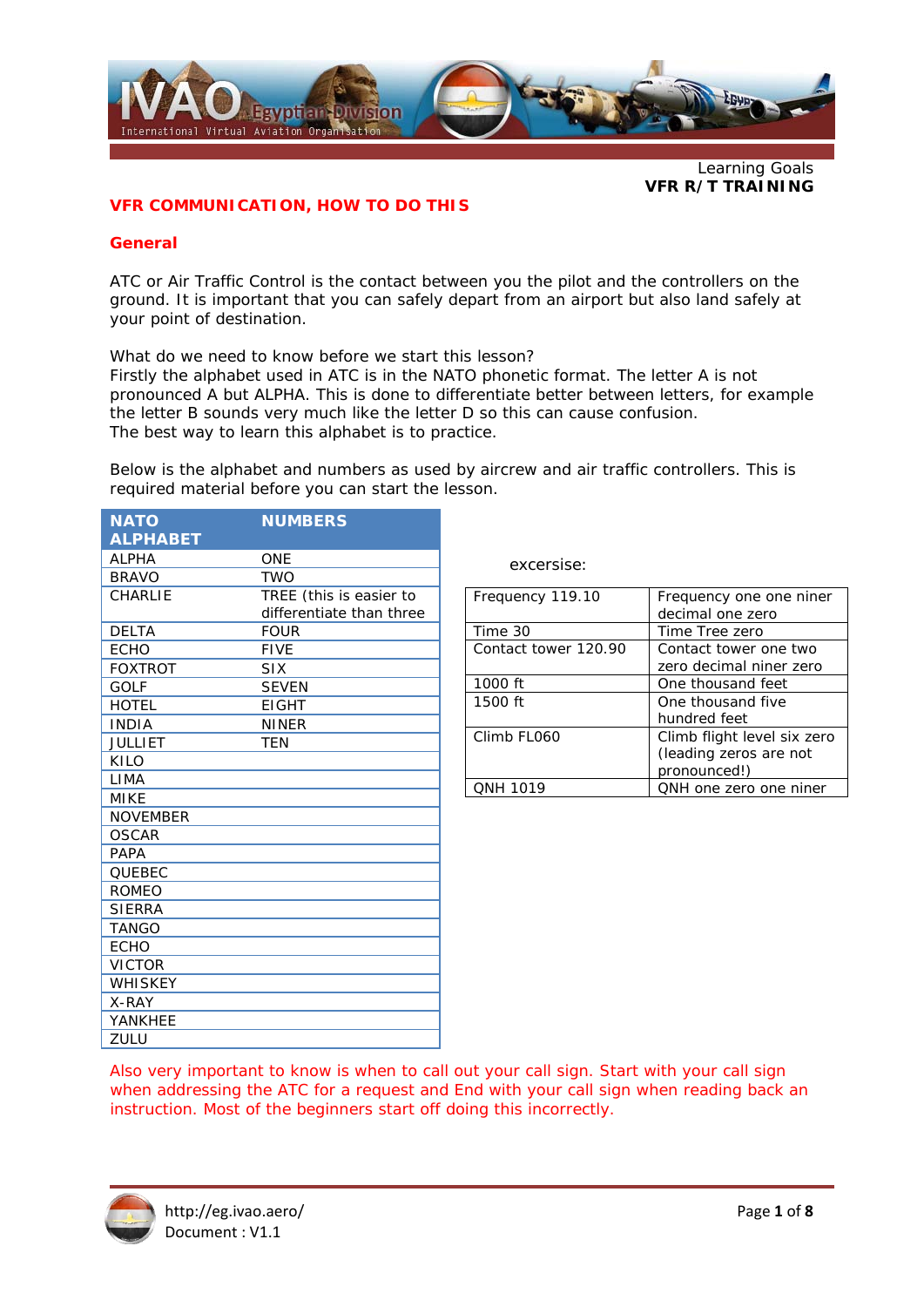### **Phraseology**

Let us start off with a bad example of communication.

PILOT : Borg el Arab tower a very good morning this is aaaaah.... the SU-CAI we are a C172 aircraft at parking 03 close to the general aviation. We request uuuuh clearance for a VFR training flight of about 1 hour with circuit touch and go's around Borg el Arab airport. We have uuuh…mmm…let me see ….Information Kilo on board and we would like to request a startup clearance for our engines. SU-CAI

Now let's examine this example

- 1- a very good morning this is ……it's not wrong to be nice to a controller…but at busy airports you need to reduce your talking time to an absolute minimum.
- 2- We are a C172 aircraft …..nice ….I'm sure the controller knows the difference between a car and an aircraft so mentioning you are a C172 is enough
- 3- parking 03 close to the general aviation ….. the controller knows his airport with taxiways and parking's so you don't need to remind him
- 4- VFR training flight of about 1 hour with circuit touch and go's around Borg el Arab……Where else did you want to fly your circuit? around HongKong?
- 5- "We have Information Kilo on board"…..Aaahh..I'm glad you have it on board with you…and you didn't leave it at home. Don't do this…..of course you have it onboard!
- 6- would like to request a startup clearance for our engines….mmm..do I still have to comment on this?

So what do we see from this example? It is way too much bla bla bla. And too many uuuh's and aaaah's

If we replace each and every **unnecessary** word with "Mayonaise" it would look like this:

Borg el Arab tower mayonaise mayonaise mayonaise mayonaise mayonaise mayonaise mayonaise mayonaise SU-CAI mayonaise mayonaise mayonaise C172 mayonaise mayonaise parking 03 mayonaise mayonaise mayonaise mayonaise mayonaise. mayonaise mayonaise mayonaise mayonaise mayonaise mayonaise VFR mayonaise mayonaise mayonaise mayonaise 1 hour mayonaise circuit touch and go's mayonaise mayonaise mayonaise mayonaise mayonaise. mayonaise mayonaise mayonaise … mayonaise … mayonaise mayonaise mayonaise ….Information Kilo mayonaise mayonaise mayonaise mayonaise mayonaise mayonaise mayonaise request mayonaise startup mayonaise mayonaise mayonaise mayonaise

So why use 73 words…when you can say exactly the same in only 20 !!

This is called…leaving out the MAYONAISE. Too much mayonaise is not good for a pilot or a controller so stick to the following rules:

- 1- Use standard phraseology
- 2- Keep it short
- 3- Don't tell stories
- 4- Wait for your turn to speak

Try to train yourself not to talk FASTER but to talk LESS !

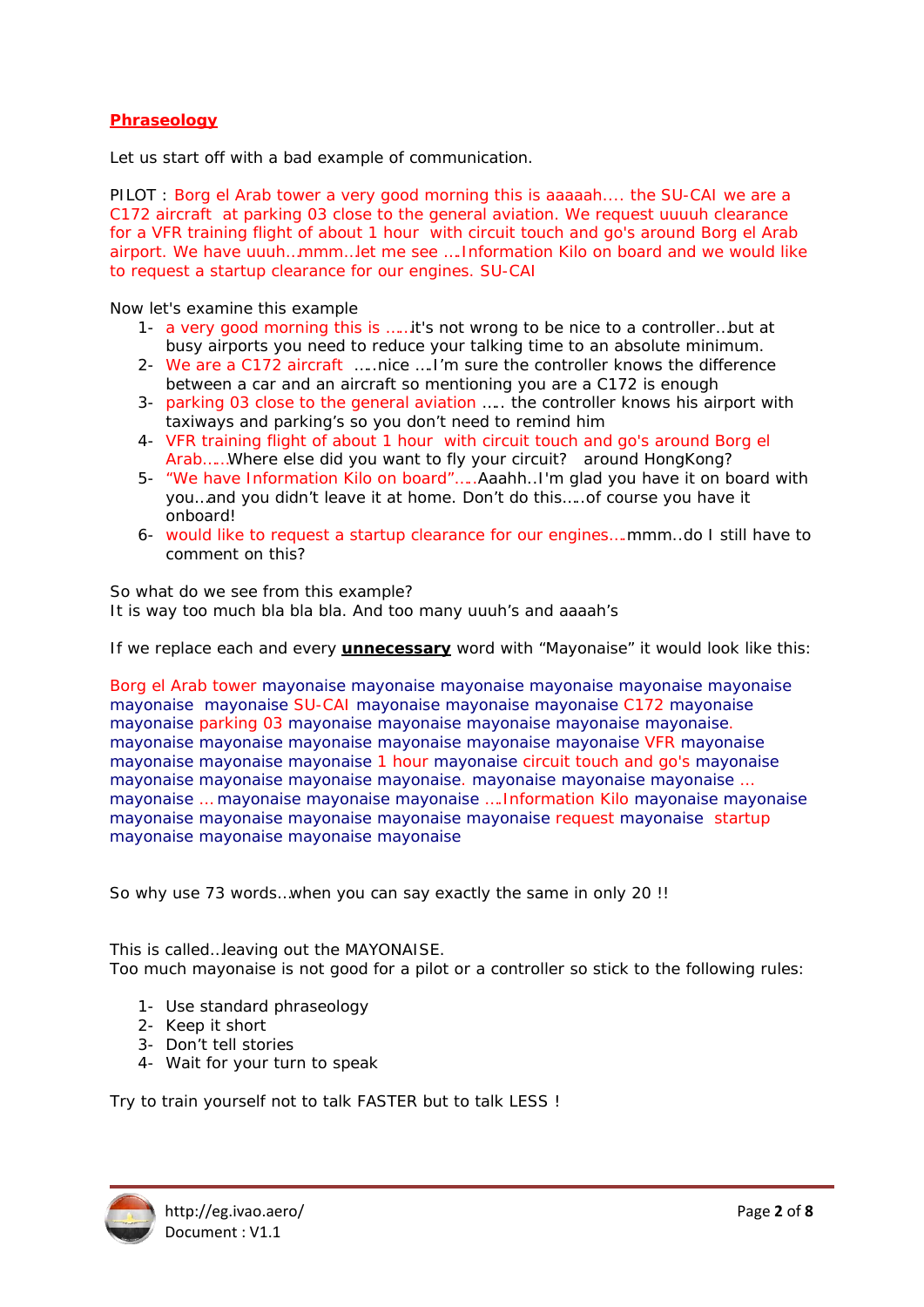# **Information and instruction**

- 1- A clearance must be read back in FULL
- 2- An instruction must be read back in FULL or some cases with WILCO
- 3- Information can be left out in your read back

**example 1**  TWR SU-CAI, the winds are 320 at 12 knots, rwy 32, cleared for takeoff

information : ..... the winds are 320 at 12 knots instruction : SU-CAI...rwy 32 cleared for takeoff so as you see...the ATC provides you with some information first and ends with the actual instruction

there are too many pilots who read back everything or say something like:

incorrect

Pilot Roger sir...i copied the winds, cleared for takeoff rwy 32, SU-CAI

DONT do that: "copied the winds"

Like we said before...you do not read back information...only the instruction

the correct way to reply would be

Pilot cleared for takeoff rwy 32, SU-CAI

**example 2** 

TWR  $\parallel$  SU-CAI, the winds are 320 at 12 knots, rwy 32, cleared to land, vacate via D

information : ..... the winds are 320 at 12 knots instruction : SU-CAI....rwy 32, cleared to land, vacate via D

Pilot Cleared to land rwy 32, vacate via D , SU-CAI

#### **example 3**

TWR SU-CAI, caution C172 at your 11 o'clock position approximately 3 nm report traffic in sight

information : ....caution C172 at your 11 o'clock position approximately 3 nm instruction : SU-CAI ...report traffic in sight

Pilot | Traffic in sight, SU-CAI

Well I think you get the point now...so think before you speak **No more:** ...Copied the winds.......with you...we have the information onboard .....or any other irrelevant stories.

## **Roger and WILCO**

To clarify the miscommunication between ROGER and WILCO. These terms are often misused on the IVAO network.

- ¾ **ROGER** would be used only when you want to indicate that you have understood the **information** received.(For example wind heading and speed).
- ¾ **WILCO** is to indicate that you as pilot understood the **instruction** and will comply. For instance: " MSR479 report established on the Localizer" The pilot will reply with : "WILCO. It is an instruction that does not require a full read back but the pilot shows that he understood the instruction and will execute.

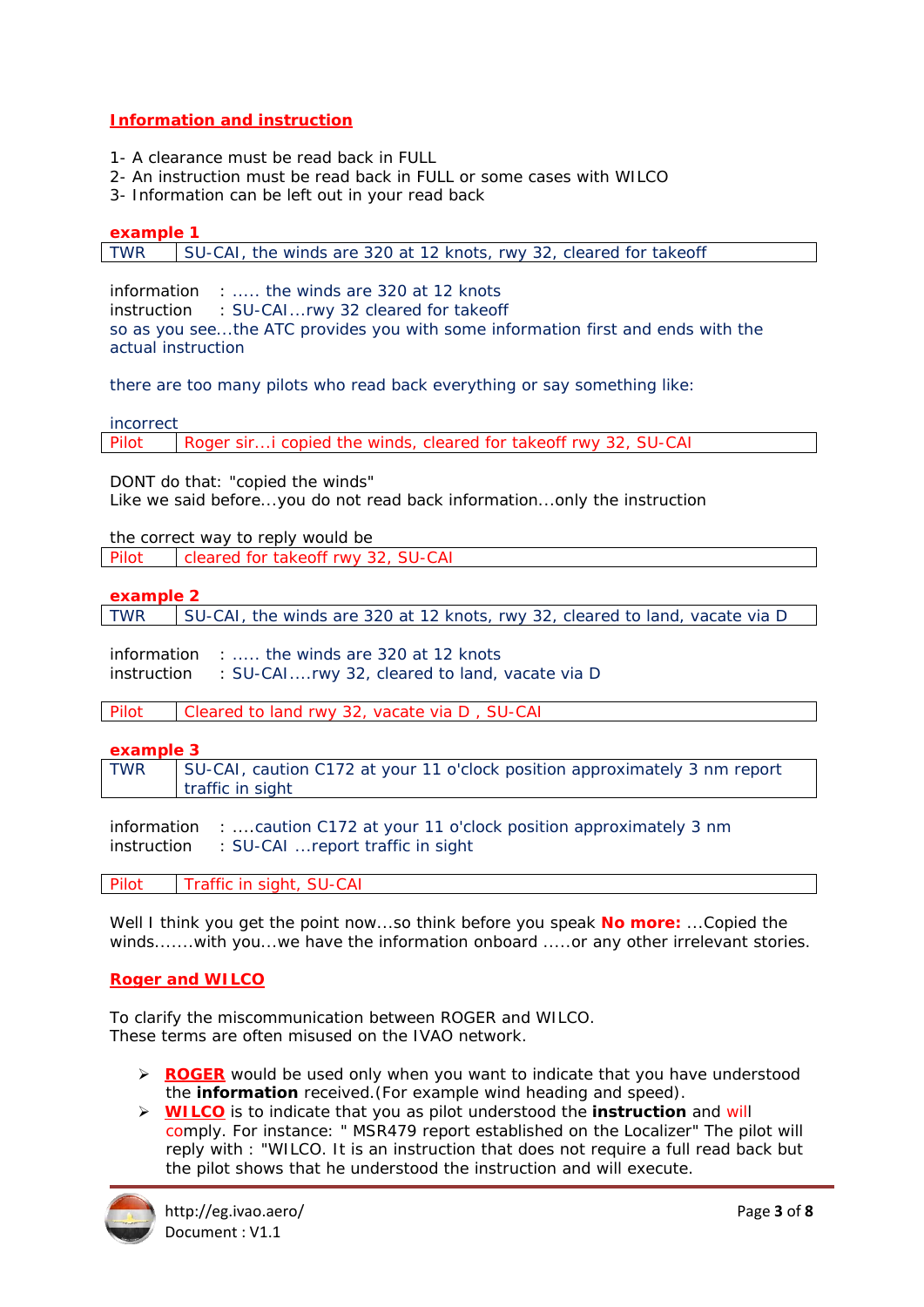As a beginning pilot you will first be trained to fly aerodrome traffic circuits. How to start the communication? and request for the clearance? Let's go over an example:

## **VFR Circuit Flight**

There are 2 kinds of clearances possible:

- full clearance at the gates
- Start-up clearance at the Gates followed by an en-route clearance (split clearance)

Big international airports prefer the full clearance at the gate for IFR as well as for VFR traffic.

Smaller regional airports might use the split clearance for VFR as well as for IFR! Regulations may vary so it's always good to have yourself informed about local procedures.

and remember....its ATC's decision to deviate from the local procedure and give you start-up clearance first followed by en-route clearance later if the workload is high.

so whether you are flying IFR or VFR...do not start an argument with the controller that you have not yet received your squawk code or departure route to program your FMC. Follow the instructions.....the controller will not let you take-off before you have received all necessary information!

#### **Step 1: the start-up clearance**

Before we start requesting the clearance for our circuit flight. Let's test our radio equipment to see if it's working well enough and check if the controller has time for us.

| Pilot      | Borg El Arab Tower, SU-CAI, request radio check on 119.10 |
|------------|-----------------------------------------------------------|
| <b>TWR</b> | SU-CAI, read you 5 by 5                                   |

or even shorter

| Pilot      | Borg El Arab Tower, SU-CAI, radio check on 119.10 |
|------------|---------------------------------------------------|
| <b>TWR</b> | SU-CAI, readability 5, go ahead.                  |

We have the controllers attention so NOW is the moment to ask for the start-up clearance.

As a general rule, the following elements have to be mentioned in the clearance request:

- *Call sign,*
- *Type aircraft*
- *Position*
- *Rules (IFR/VFR)*
- *Destination or intention*
- *ATIS letter*
- *Request*

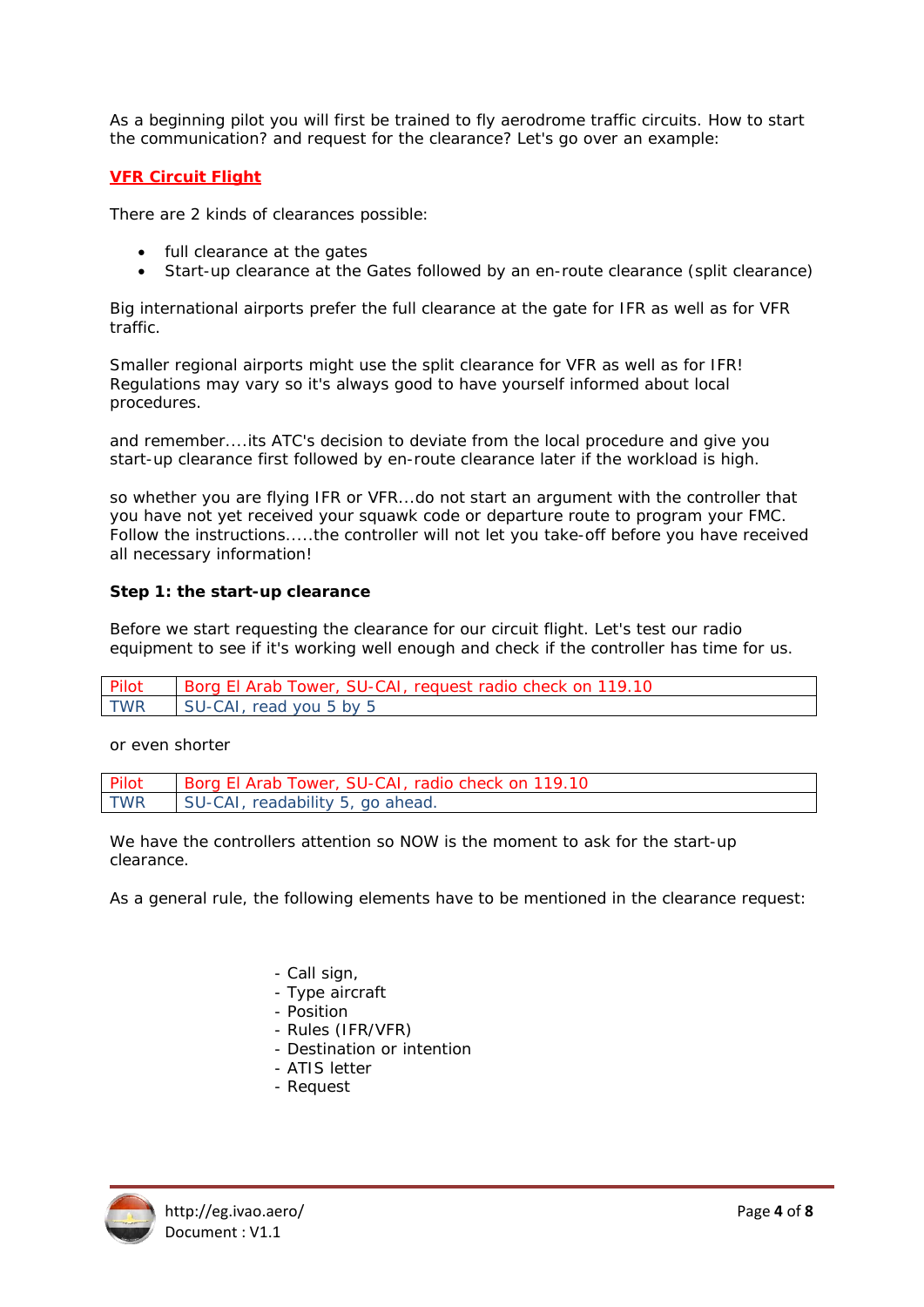| Pilot      | SU-CAI, C172, parking 03 general aviation, VFR, 1 hour circuit touch and go's, |
|------------|--------------------------------------------------------------------------------|
|            | Information Kilo, request startup.                                             |
| <b>TWR</b> | SU-CAI, Information KILO correct, rwy 32 in use, QNH 1016, startup approved.   |
| Pilot      | Rwy 032, QNH 1016, startup approved, SU-CAI                                    |

 $or...$ 

| Pilot      | SU-CAI, C172, parking 3 general aviation, VFR, 1 hour circuit touch and go's, |
|------------|-------------------------------------------------------------------------------|
|            | Information Kilo, request startup.                                            |
| <b>TWR</b> | SU-CAI, start up approved runway 32, QNH 1016, information Kilo correct,      |
|            | time 30                                                                       |
| Pilot      | Start up approved rwy 32, QNH 1016, time checked, SU-CAI                      |

Note this time the controller uses a time. In this case it is 30 minutes after the current hour so the pilot can synchronize his clock.

in case the ATIS information reported by the pilot is incorrect the controller will say:

| <b>TWR</b> | SU-CAI, start up approved, monitor information Lima, runway 32, QNH 1016, |
|------------|---------------------------------------------------------------------------|
|            | time 30                                                                   |

When the start-up is completed we can request for taxi

### **Step 2: the taxi clearance**

| Pilot      | SU-CAI, request taxi                               |
|------------|----------------------------------------------------|
| <b>TWR</b> | SU-CAI, taxi holding point 32 via taxiways J and A |
| Pilot      | Taxi holding point 32 via J, A, SU-CAI             |

Since we are flying a small / Light aircraft we might not need the entire runway for departure. The pilot could ask for a shortcut to depart from an **intersection** instead of the beginning of the runway or....the Controller could ask us if we would accept a shortcut because it is more convenient for him due to other traffic.

| Pilot      | SU-CAI, request taxi                                     |
|------------|----------------------------------------------------------|
| <b>TWR</b> | SU-CAI, do you accept departure from intersection C?     |
| Pilot      | affirm                                                   |
| <b>TWR</b> | SU-CAI, taxi intersection C, rwy 32 via taxiways J and A |

We got the taxi clearance so we will now start taxiing to the runway while we still were not given our complete clearance.

But....Don't panic ! ... the controller will never let an aircraft depart without the complete clearance. At a certain moment he will give it to us.

## **Step 3: the enroute clearance**

| <b>TWR</b> | SU-CAI, clearance (available)                                              |
|------------|----------------------------------------------------------------------------|
| Piloot     | ready to copy clearance, SU-CAI (or)                                       |
|            | ready to copy, SU-CAI (or even better)                                     |
|            | Go ahead, SU-CAI (if he wasn't ready he would have said: "standby")        |
| <b>TWR</b> | SU-CAI, cleared for your VFR traffic pattern out of rwy 32, 1000ft, Squawk |
|            | 7001                                                                       |
| Piloot     | VFR traffic pattern, rwy 32, 1000ft, Squawk 7001, SU-CAI                   |

note that the controller might tells us again we depart from rwy 32 as a reminder ( he already told us during start-up).

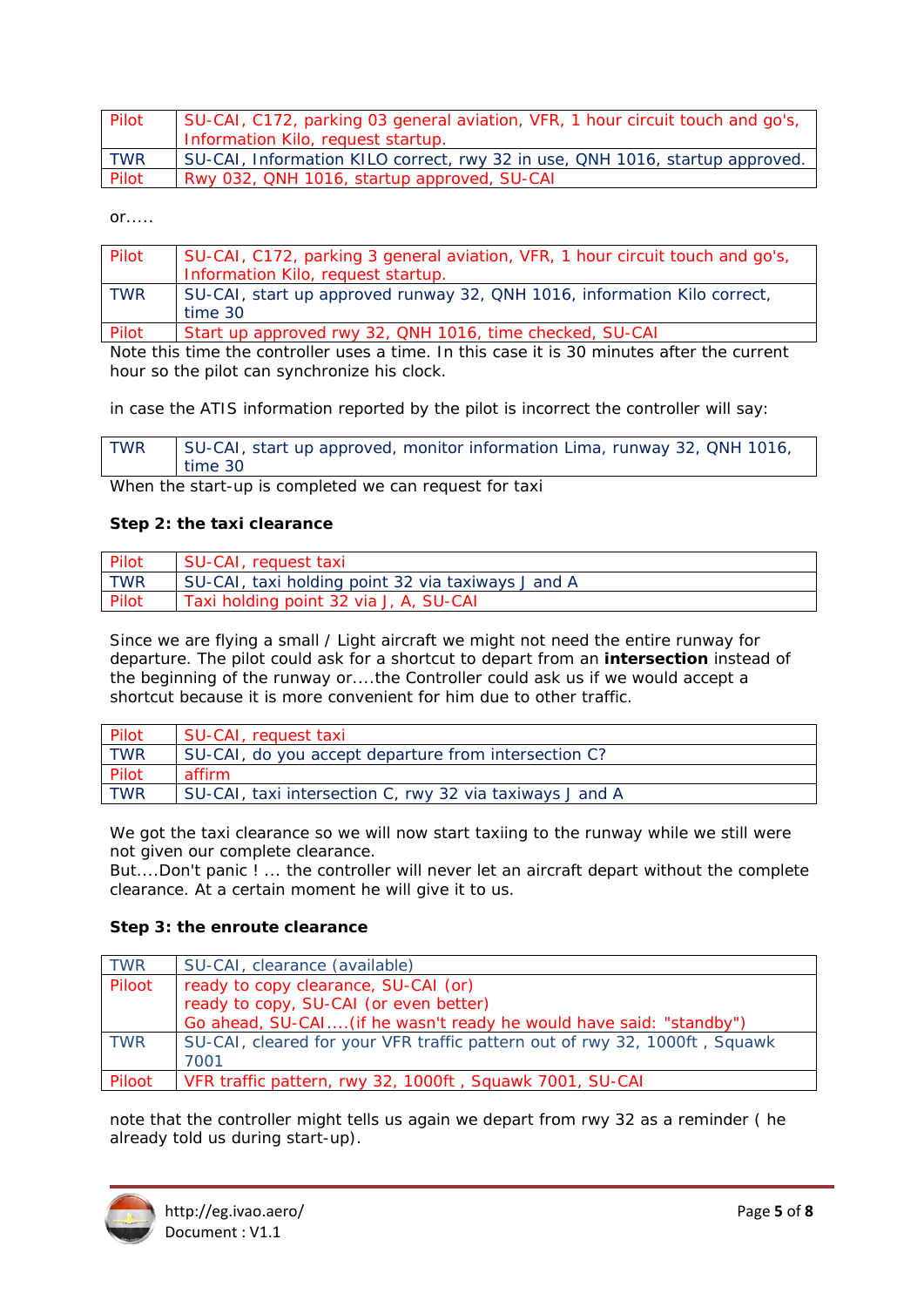Also the height of the traffic pattern is mentioned here to remind us. The pilot already knew that from his VFR chart! but still.....

Be aware that the controller uses heights AGL (above ground level) for his VFR clearance ! (IFR clearances are given in MSL) You must therefore know the airport elevation !

A simple trick how to do this is as follows:

- 1. Read the METAR of the airport where you are going to fly your circuit or depart from and look for the QNH
- 2. Set the QNH in your Altimeter
- 3. Read the altitude from your Altitude indicator. It is now indicating the airport elevation

ad3: some airports may have different heights for the terminal, parking's and the runways so it's always better to have a chart.

### **Step 4: the take-off clearance**

Just before departure we need to report where we are and that we are ready to go. **DO NOT use the words ready for take-off**. Those words are used by the controller only !

| Pilot      | Borg El Arab tower, SU-CAI, holding position C, rwy 32, ready for departure |
|------------|-----------------------------------------------------------------------------|
| <b>TWR</b> | SU-CAI, winds calm, rwy 32, cleared for takeoff                             |
| Pilot      | Cleared for takeoff, 32, SU-CAI                                             |

## **Step 5: Circuit reports: touch and go**

When flying an aerodrome circuit pattern the pilot **must** report on:

- $-$  downwind  $+$  intentions
- on final

**unless** instructed otherwise by ATC

*when you are alone in the circuit:* 

| Pilot      | SU-CAI, downwind rwy 32 for touch and go |
|------------|------------------------------------------|
| <b>TWR</b> | SU-CAI, roger, number 1                  |
| Pilot      | number 1, SU-CAI                         |

in case of a (non-standard) RIGHT-HAND circuit the pilot and ATC MUST mention the circuit as well.

| Pilot      | SU-CAI, right-hand downwind rwy 32 for touch and go |
|------------|-----------------------------------------------------|
| <b>TWR</b> | SU-CAI, roger, number 1                             |
| Pilot      | I number 1, SU-CAI                                  |

*when there are 2 aircrafts in the circuit:* 

| Pilot      | SU-CAI, downwind rwy 32 for touch and go   |
|------------|--------------------------------------------|
| <b>TWR</b> | SU-CAI, roger, number 2, number 1 on final |
| Pilot      | Number 2, number 1 in sight, SU-CAI        |

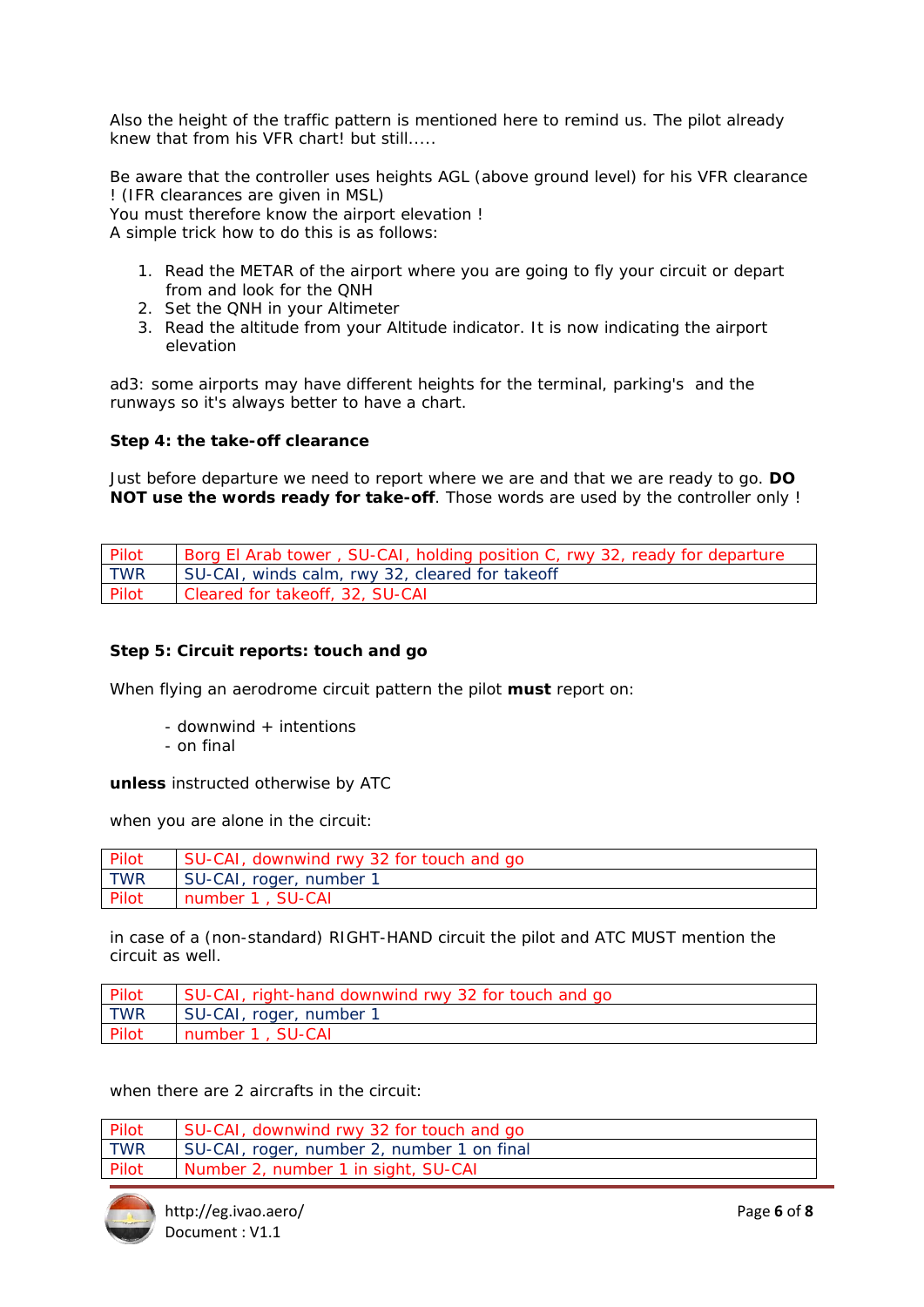*When there are more than 2 in the circuit:* 

| Pilot      | SU-CAI, downwind rwy 32 for touch and go                                   |
|------------|----------------------------------------------------------------------------|
| <b>TWR</b> | SU-CAI, roger, number 3, number 2 at your 11 o'clock position, maintain    |
|            | visual separation.                                                         |
|            | Or                                                                         |
|            | SU-CAI, roger, number 3, C172 at your 11 o'clock position, maintain visual |
|            | separation.                                                                |
| Pilot      | Number 3, number 2 in sight, maintain visual separation, SU-CAI            |

as you see here...it's getting crowded in the circuit. It is the pilots responsibility to keep enough distance from the aircraft in front of him....at least 3 nm visual separation (3nm horizontal / 1000ft vertical)

Nevertheless, The controller should keep a watchful eye on the traffic in the circuit. We don't want to have any mid-air collisions.

*When there is an another aircraft on final (VFR/IFR) and you are about to turn base:* 

| <b>TWR</b> | SU-CAI, extend downwind, B737 at your 11 o'clock position on short final rwy |
|------------|------------------------------------------------------------------------------|
| Pilot      | <b>Extend downwind, SU-CAI</b>                                               |

The controller will tell you when it's safe to make your approach

| <b>TWR</b> | SU-CAI, turn base, report final       |
|------------|---------------------------------------|
| Pilot      | Turn base, wilco report final, SU-CAI |

As you see...there are a lot of things that could happen in a circuit. Don't panic. Communicate and Navigate.

once we are on final we report:

| Pilot      | SU-CAI, final rwy 32                                        |
|------------|-------------------------------------------------------------|
| <b>TWR</b> | SU-CAI, surface winds 090 at 7, rwy 32 cleared touch and go |
| Pilot      | rwy 32, Cleared touch and go, SU-CAI                        |

and for the right hand circuit:

| Pilot      | SU-CAI, final rwy 32                                                 |
|------------|----------------------------------------------------------------------|
| <b>TWR</b> | SU-CAI, winds calm, rwy 32, right-hand circuit, cleared touch and go |
| Pilot      | rwy 26R, right-hand circuit, Cleared touch and go SU-CAI             |

## **Step 5: Circuit reports: full stop landing**

| Pilot      | SU-CAI, downwind rwy 32, for full stop |
|------------|----------------------------------------|
| <b>TWR</b> | SU-CAI, roger, number 1                |
| Pilot      | Number 1, SU-CAI                       |
|            |                                        |

| Pilot      | SU-CAI, final rwy 32                                             |
|------------|------------------------------------------------------------------|
| <b>TWR</b> | SU-CAI, winds calm, rwy 32, cleared to land rwy 32, vacate via D |
| Pilot      | Rgr, cleared to land 32, vacate D, SU-CAI                        |